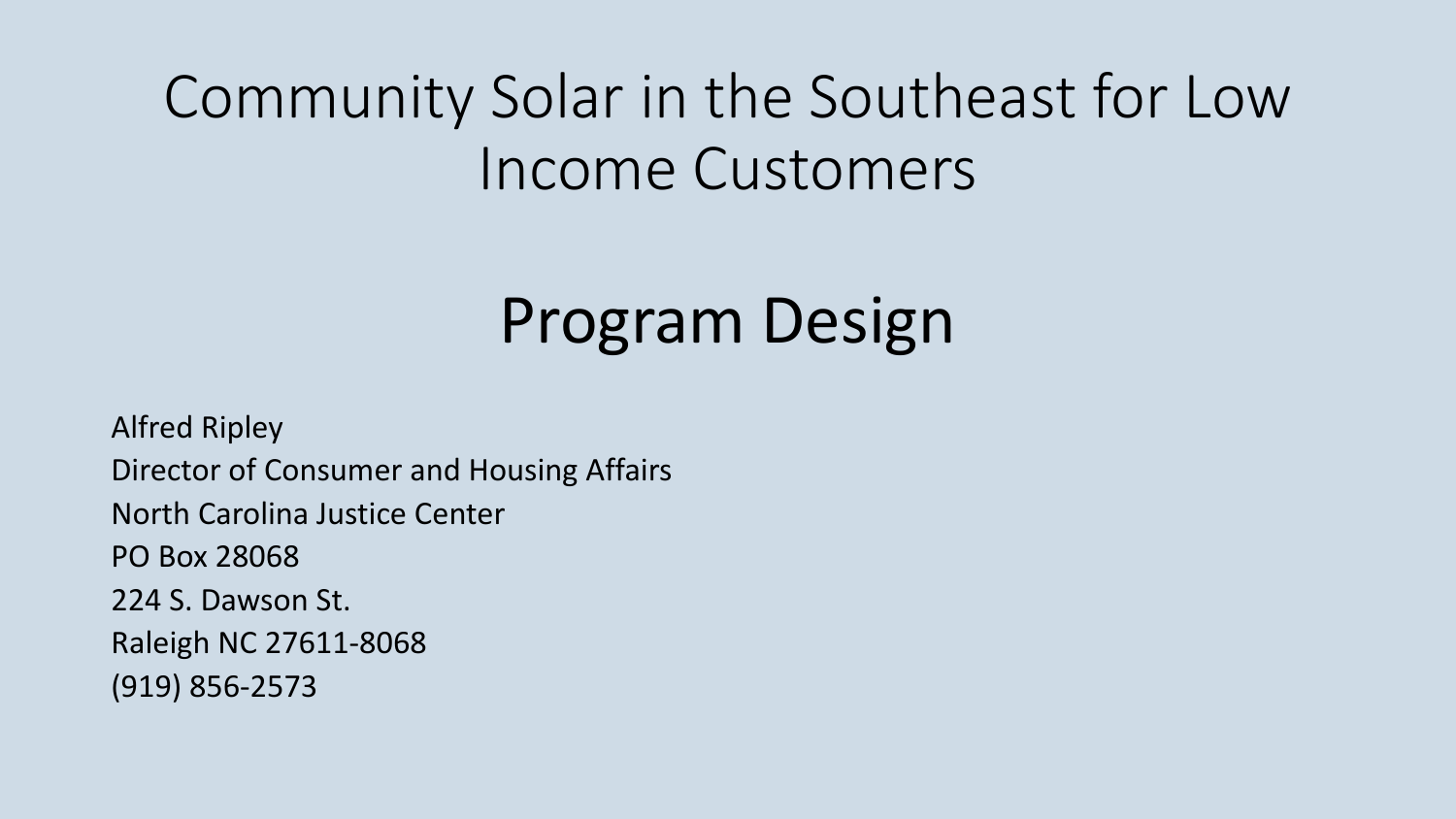### 2016 - 1,563,100 in NC living in poverty

Poverty Rate, by Year

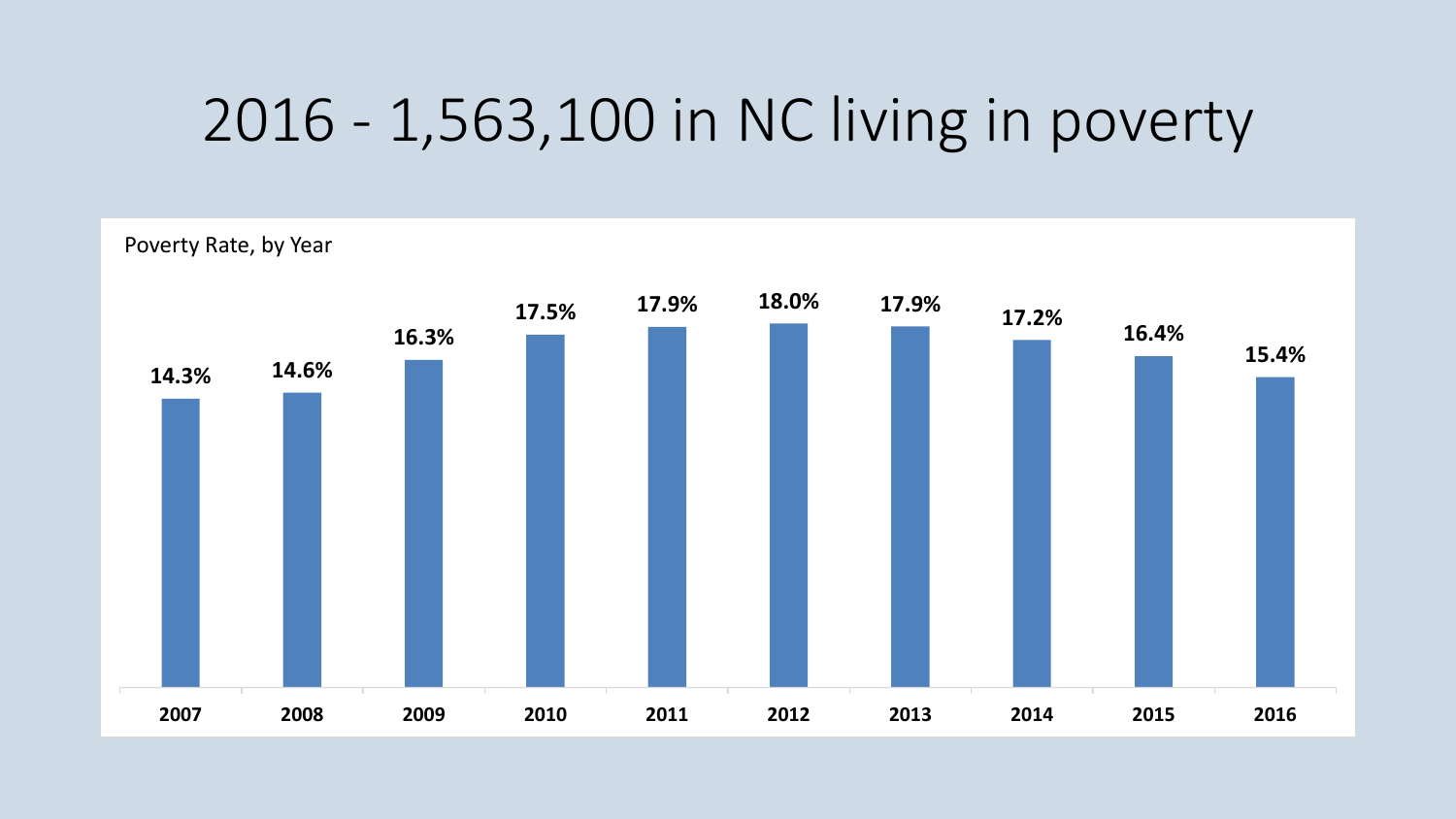### 2016 Federal Poverty Guidelines

| <b>Household</b><br><b>Size</b> | 100%     | 133%     | 150%     | 200%     | 250%     | 300%     | 400%     |
|---------------------------------|----------|----------|----------|----------|----------|----------|----------|
| $\mathbf 1$                     | \$11,880 | \$15,800 | \$17,820 | \$23,760 | \$29,700 | \$35,640 | \$47,520 |
| $\overline{2}$                  | 16,020   | 21,307   | 24,030   | 32,040   | 40,050   | 48,060   | 64,080   |
| 3                               | 20,160   | 26,813   | 30,240   | 40,320   | 50,400   | 60,480   | 80,640   |
| 4                               | 24,300   | 32,319   | 36,450   | 48,600   | 60,750   | 72,900   | 97,200   |
| 5                               | 28,440   | 37,825   | 42,660   | 56,880   | 71,100   | 85,320   | 113,760  |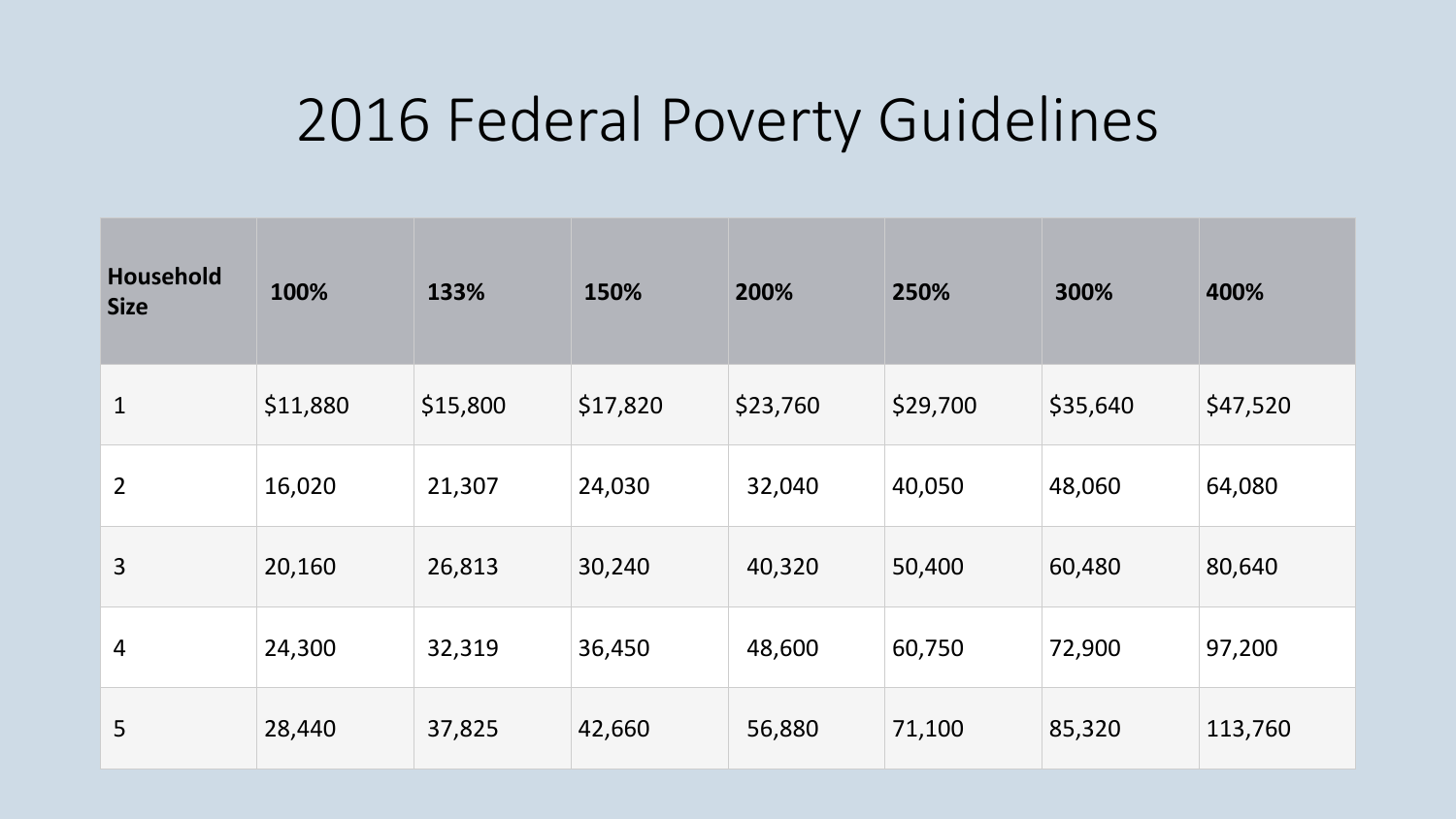### 30 Counties had Poverty Rates Above 20 Percent

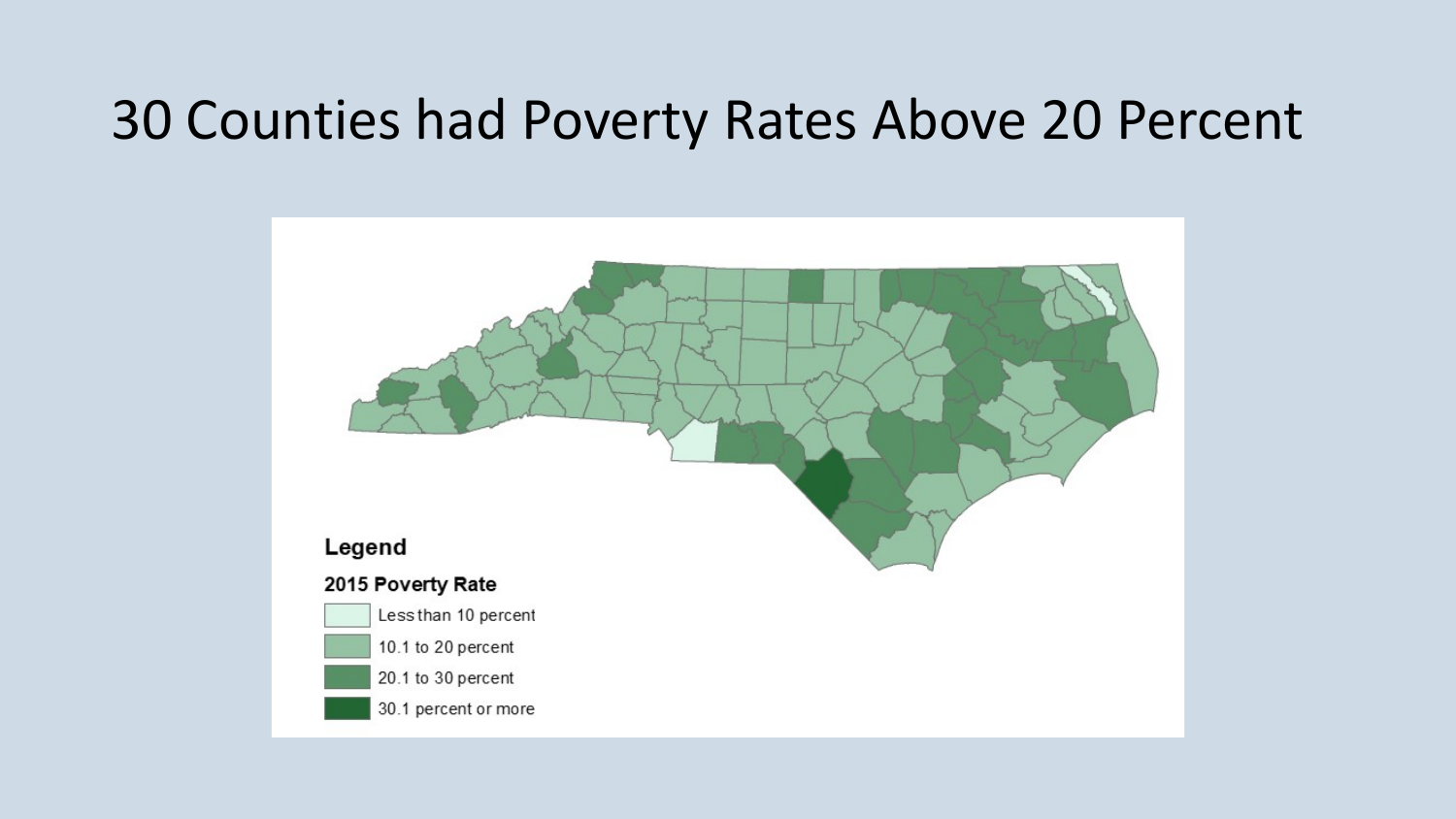### Poverty is increasingly concentrated

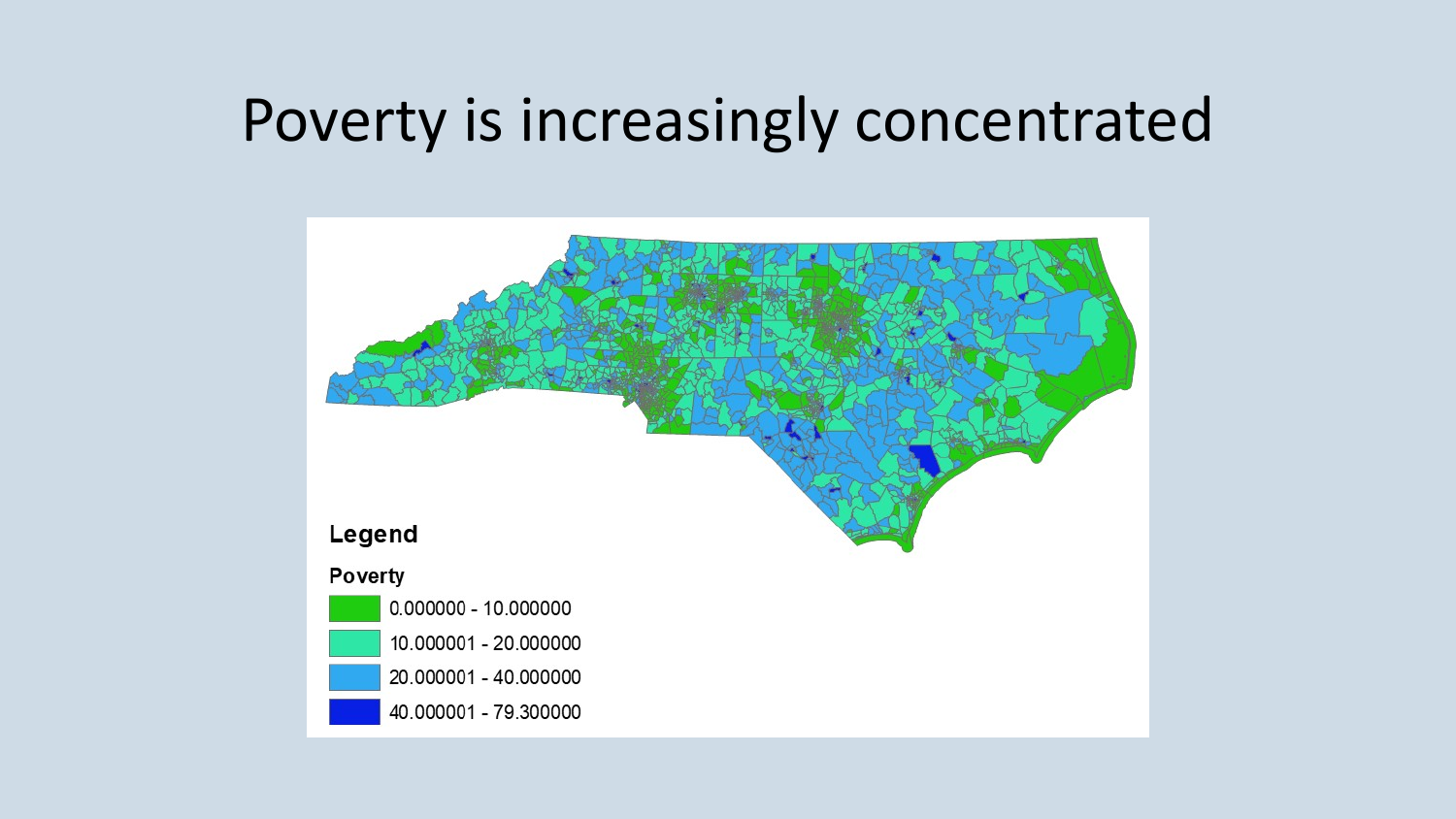# North Carolina has the 2<sup>nd</sup> highest rate of working poor in the nation

**Share of Workers Earning Poverty-Level Wages** 

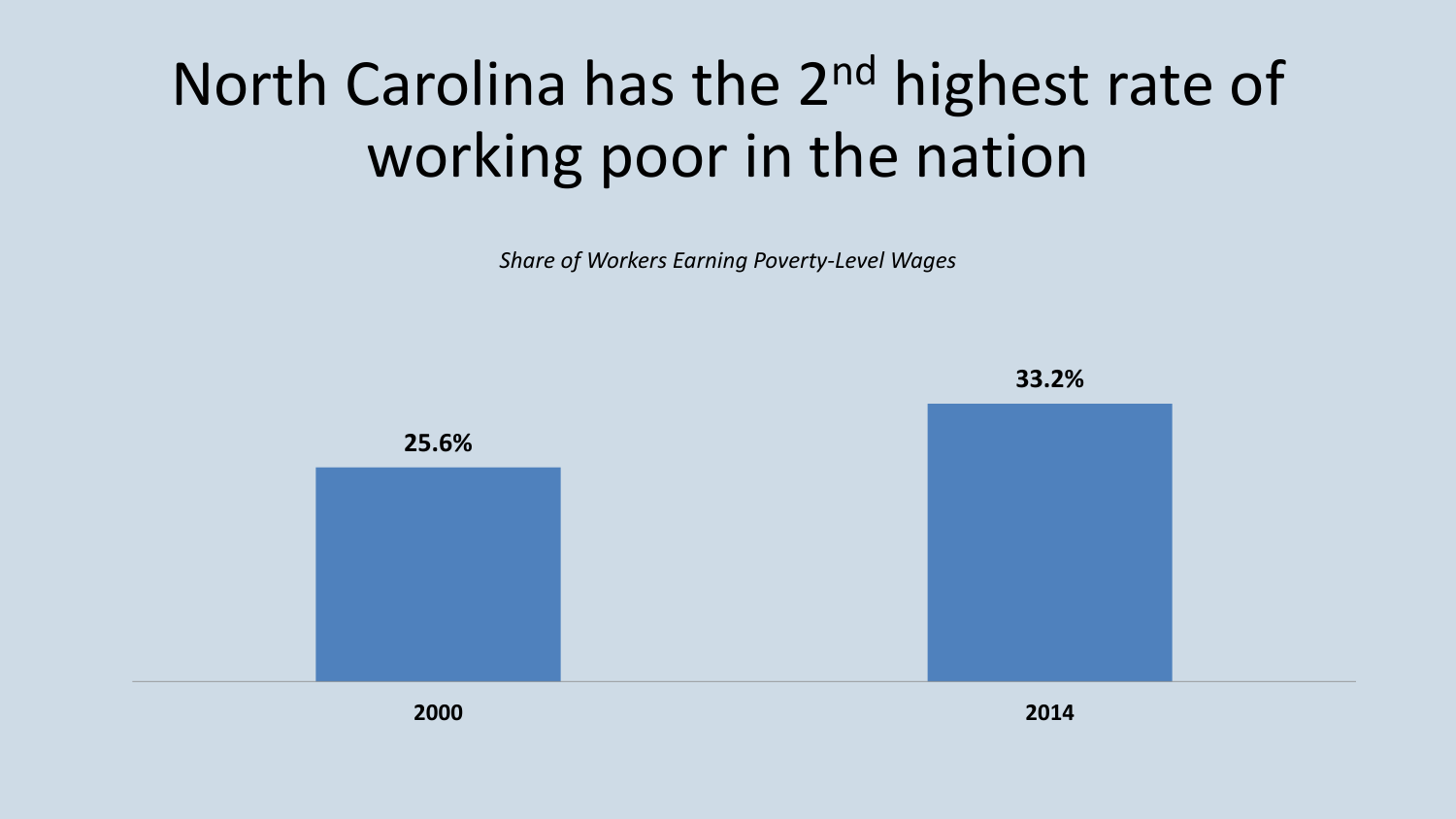#### The Home Energy Affordability GAP in NC 2016

Fisher, Sheehan & Colton; Public Finance and general Economics; Belmont, MS April 2017

|               | <b>Poverty Level Home Energy Burden</b> | <b>Number of Households</b> |
|---------------|-----------------------------------------|-----------------------------|
| Below 50%     | <b>29%</b>                              | 286,539                     |
| 50 - 100%     | 16%                                     | 371,583                     |
| $100 - 125%$  | 11%                                     | 207,464                     |
| $125 - 150\%$ | 9%                                      | 205,764                     |
| $150 - 185%$  | 7%                                      | 274,888                     |
| $185 - 200\%$ | 6%                                      | 109,098                     |
|               |                                         | Total $<$ 200%<br>1,455,336 |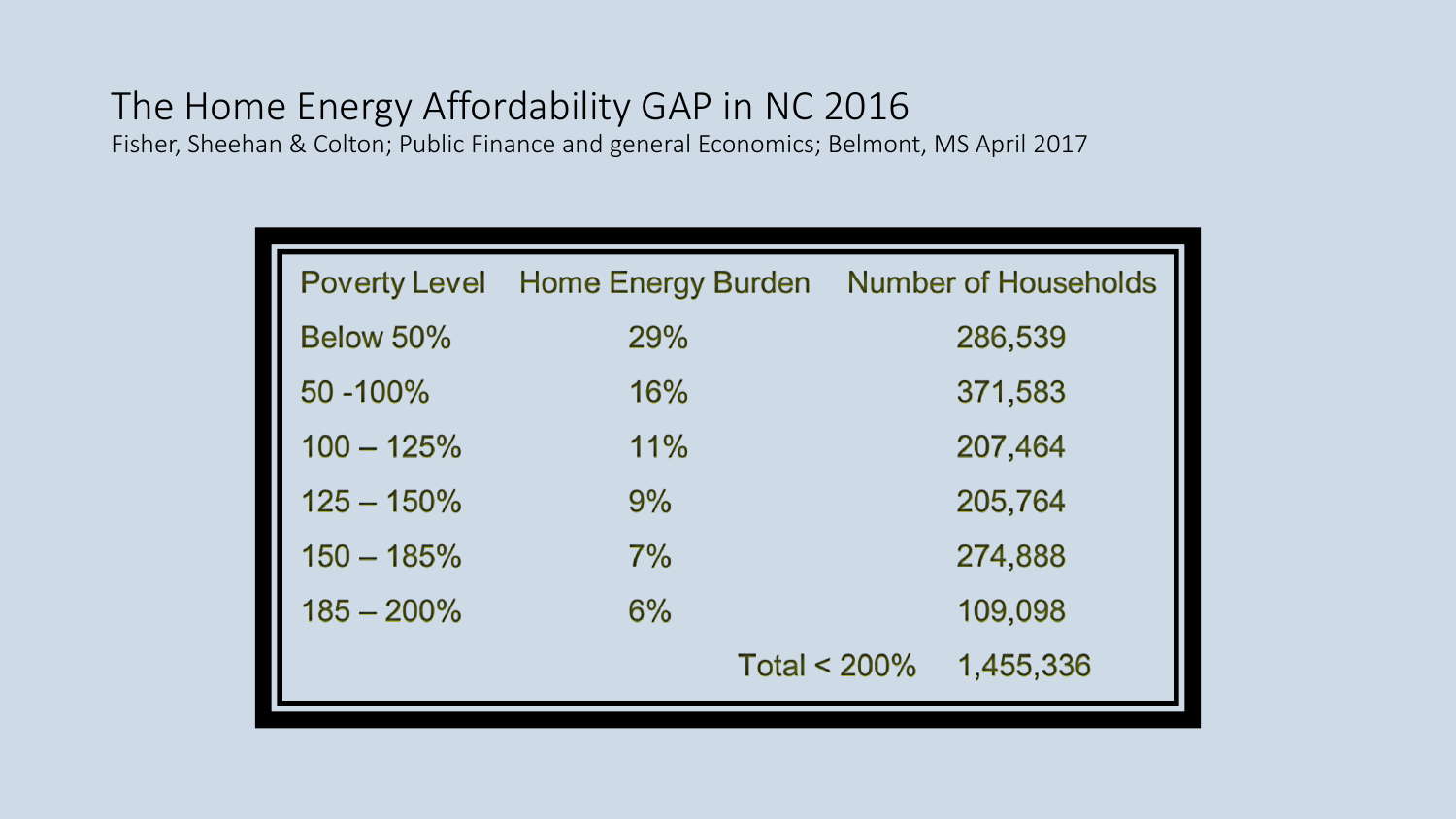## Examples of Household Income

**W Family Age – 74 Race – African American Marital Status – Divorce Gender – Male Client Type – Homeowner (with mortgage) Disable – Yes Family Size: 1 Adult Work Status – Retired/Disable**

**Annual Income: \$12,300 Electric Bill 62,086.44 Energy Burden 16.96% Amount Net Monthly \$24.80** \$70,700 Area Median Income **30% = \$14,850 100% Federal Poverty \$12,060**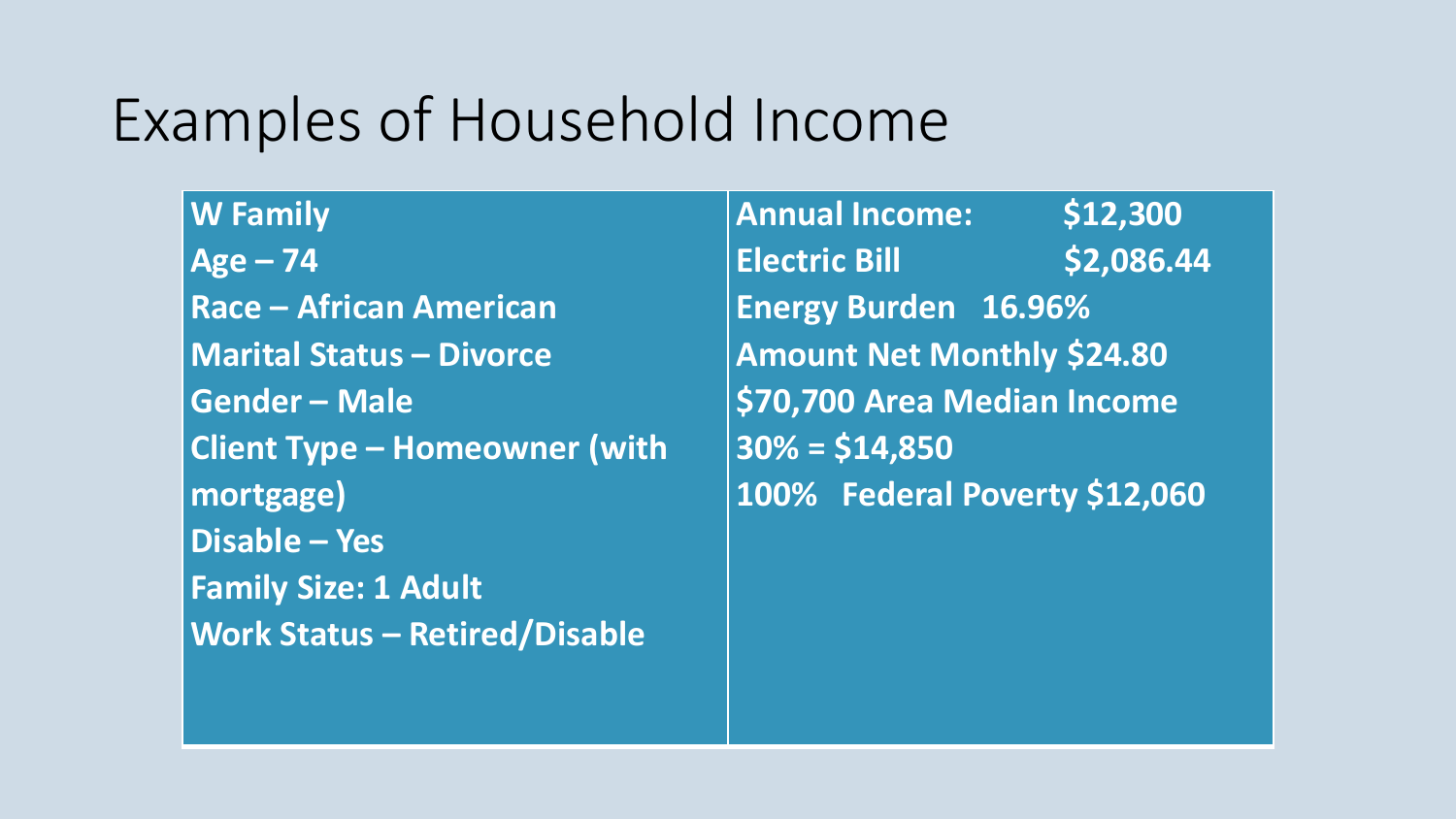### Examples of Household Income

**B Family**  $Age - 44$ **Race – African American Marital Status – Separate Gender – Female Client Type – Homeowner (with mortgage) Disable – No Family Size: 1 Adult 2 Kids Work Status – Self Employed**

**Annual Income: \$19,200 Electric Bill S2,234.4 Energy Burden 11.64%**  Amount Net Monthly \$-874.84 \$70,700 Area Median Income **30% AMI \$19,100 100% Federal Poverty \$20,420**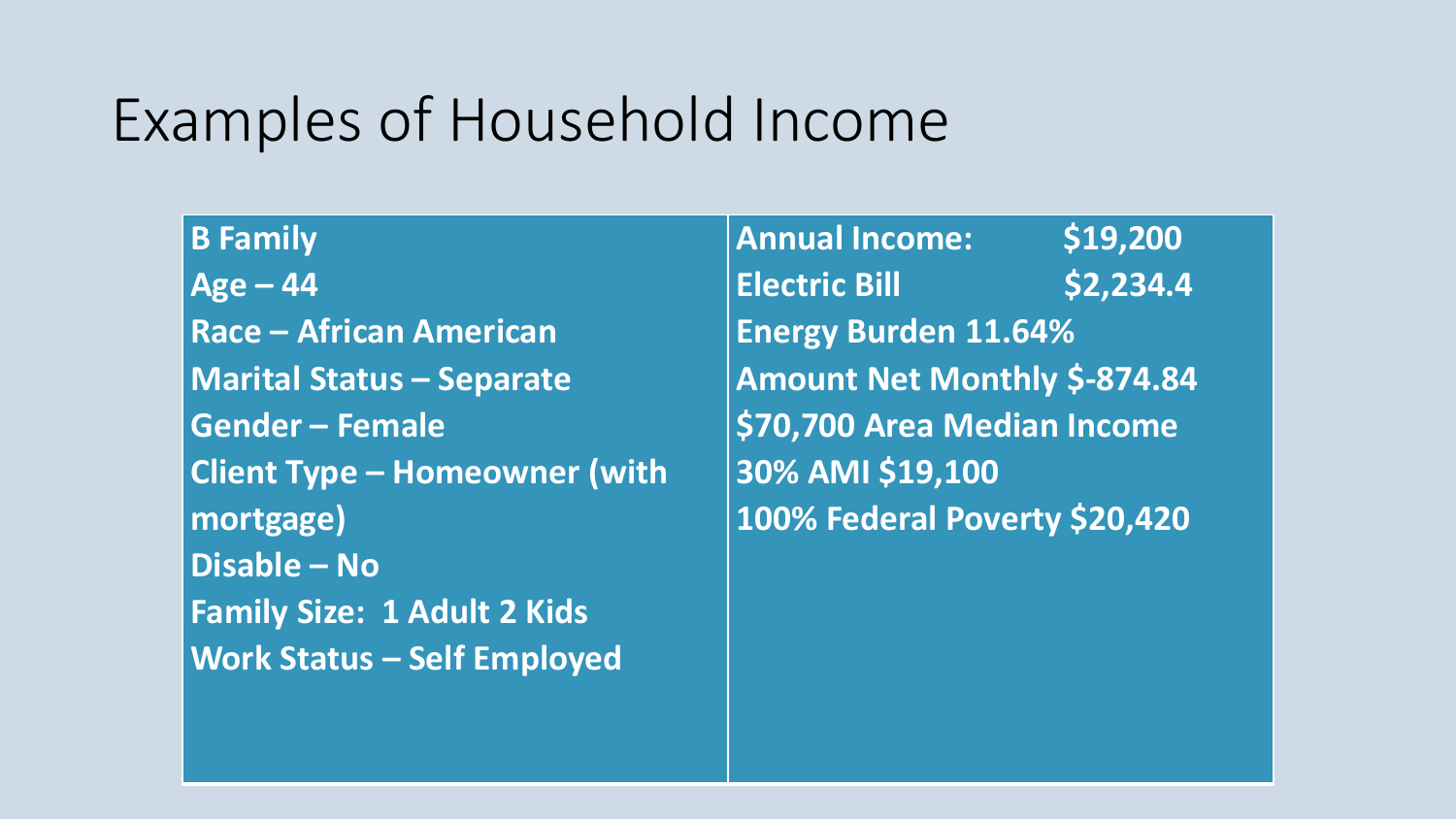### Examples of Household Income

**J Family Age – Wife: 55 Husband: 55 Race – White Marital Status – Married Gender – Female and Male Client Type – Homeowner (with mortgage) Disable – No Family Size: 2 Adults 3 kids Work Status: Husband works and wife is stay at home mom due to lillness of one of the children.** 

**Annual Income: \$24,108 Electric Bill 53,062.88 Energy Burden 12.70%**  Amount Net Monthly \$-597.24 \$70,700 Area Median Income **30% AMI \$22,900 100% Federal Poverty \$28,780 \*Gas Bill \$1,200 Total Energy Burden 17.68%**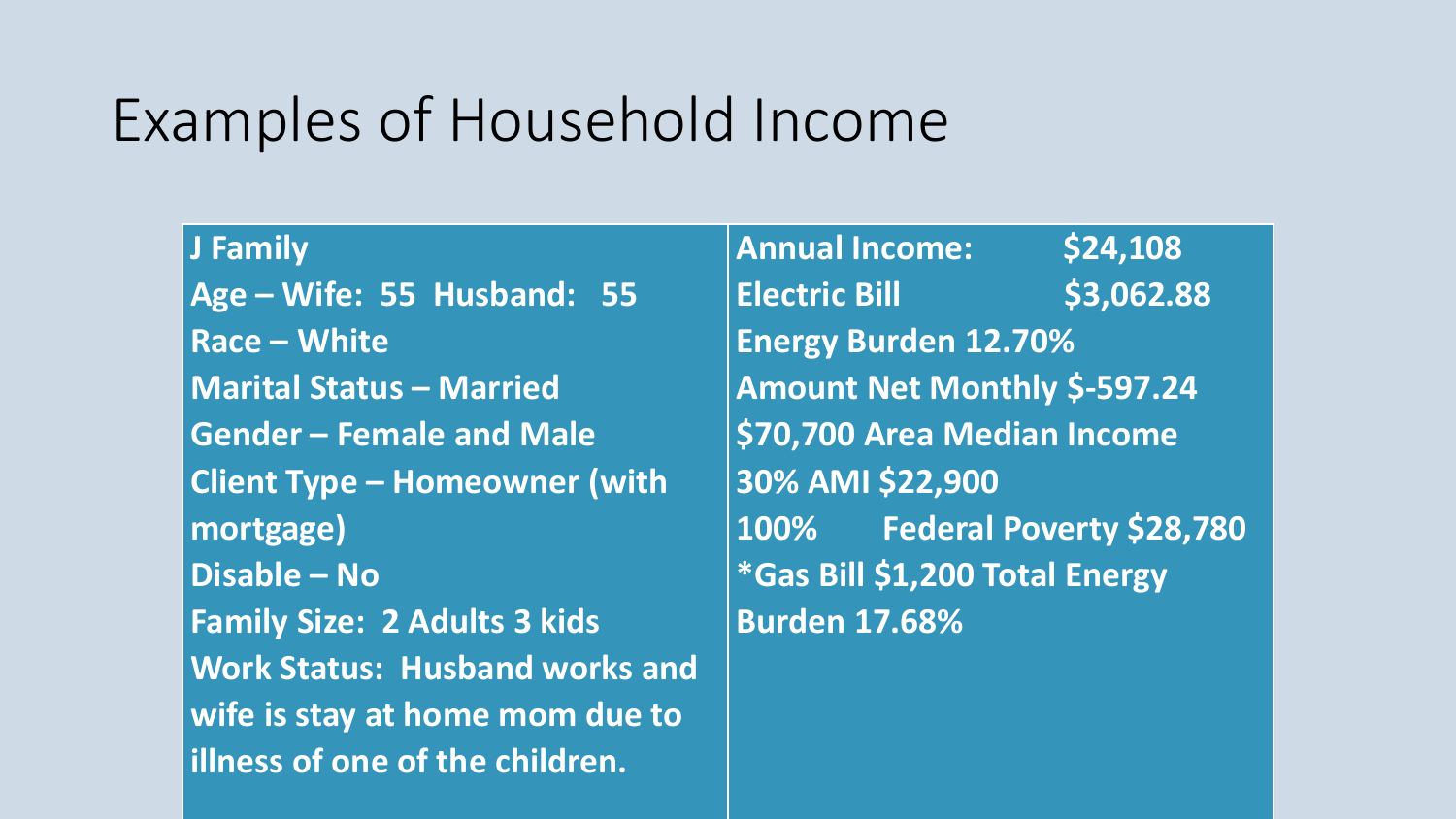# Eligibility based on income

- What is low income? Percent (%) of federal Poverty Level? Family of four 100%, 150%? Percent of Area median income (AMI)?
- LIHEAP (Low Income Home Energy Assistance Program) 130% of Federal Income Level Family of four  $=$  \$31,980
- CIP (Crisis Intervention Program) 150% of Federal Income =  $$36,900$
- WAP (Weatherization Assistance Program) 200% of Federal Income = \$49,200
- URP (Urgent Repair program) 50% of area median income with half served less than 30% ami, also one of five - elderly, disabled, 5 or more,<br>single parent, vet, lead hazard under age six. Something in house life single parent, vet, lead hazard under age six. Something in house life threat or displacing.
- AMI for Wake County \$80,200 /2 = \$40,100 AMI for Northhampton \$39,600/2 = \$19,800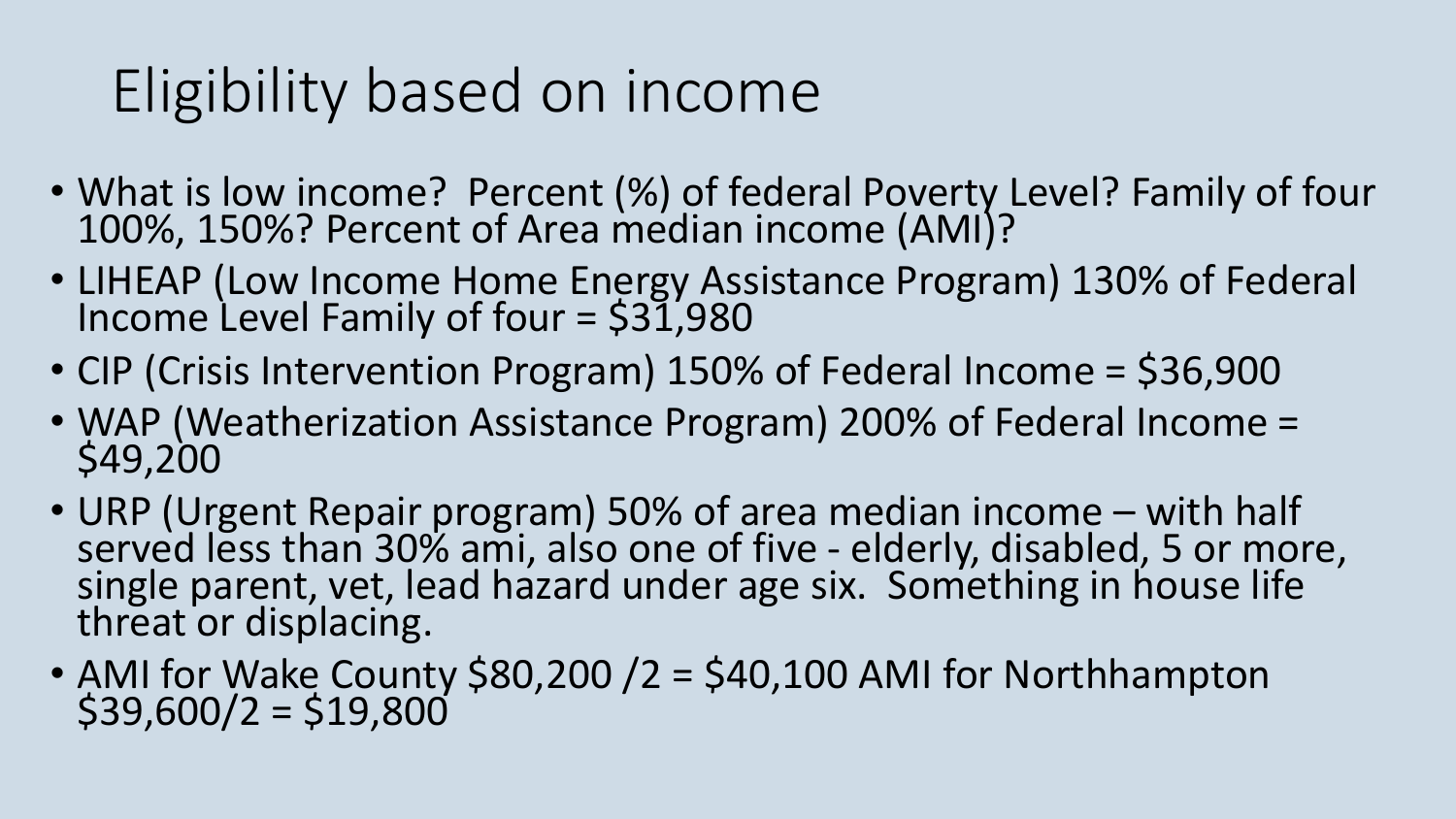Eligibility based on other factors

Shut-offs WAP, Energy Efficiency, Urgent Repair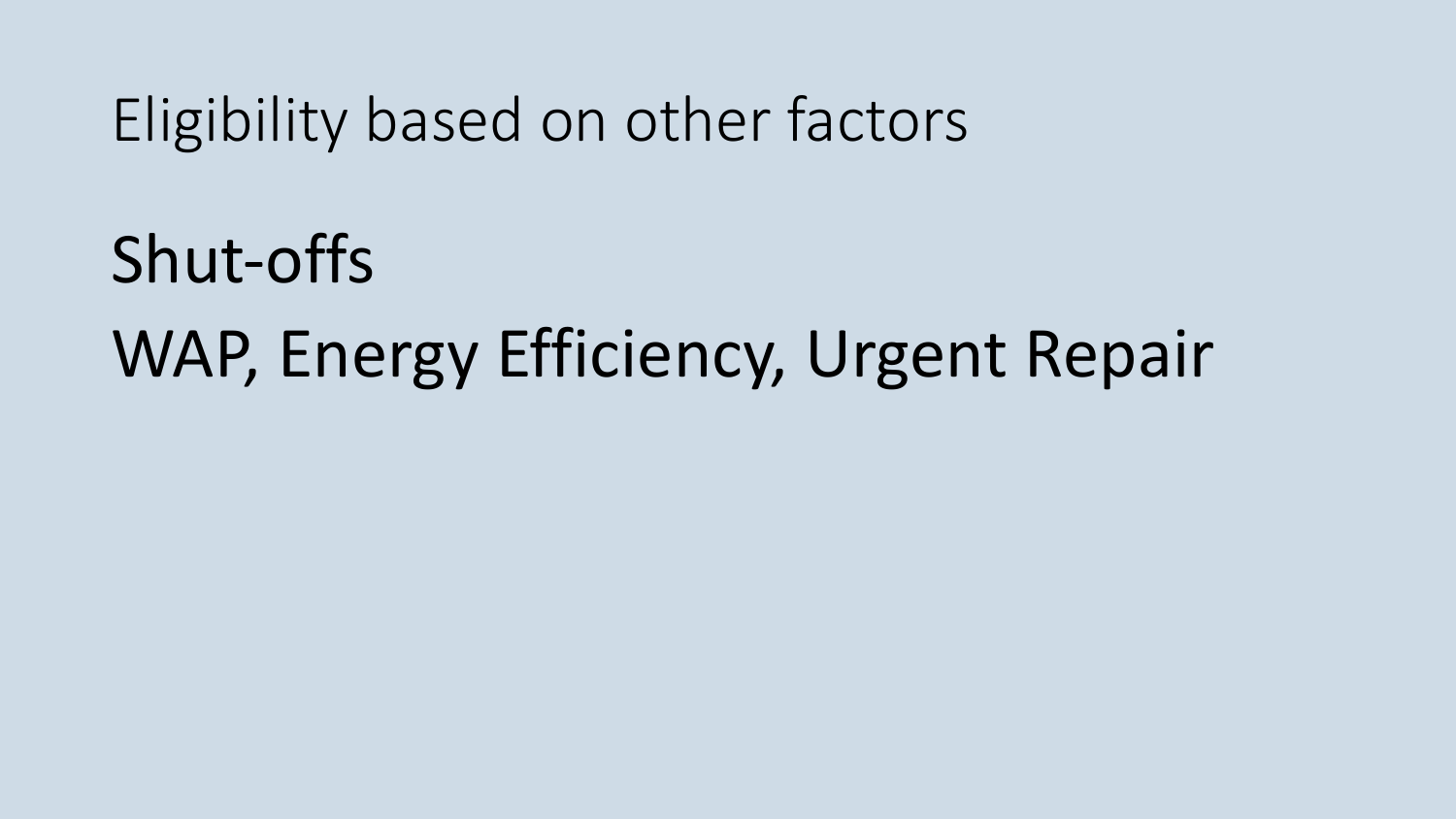If a credit or subsidized rate is available how much should it be?

- What is a meaningful benefit that makes a substantive difference for low income rate payers?
- 20% of an average power bill? \$10 per family member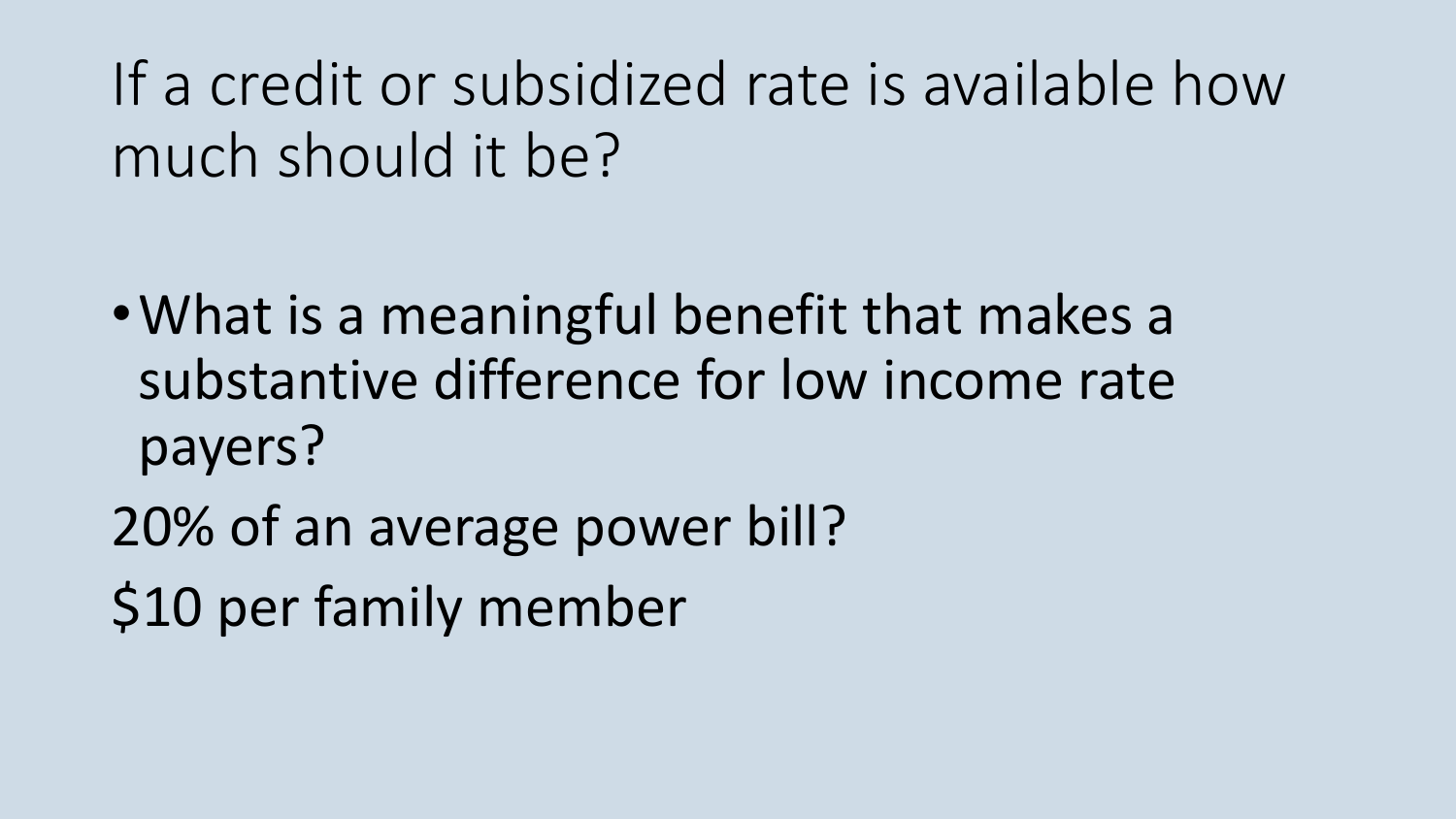If a credit or subsidized rate is available how should it be delivered and by whom?

Utility, State Agency, Local Agency Annual Basis, One Time Basis Auto Renewal vs. Reapply Proof of Eligibility